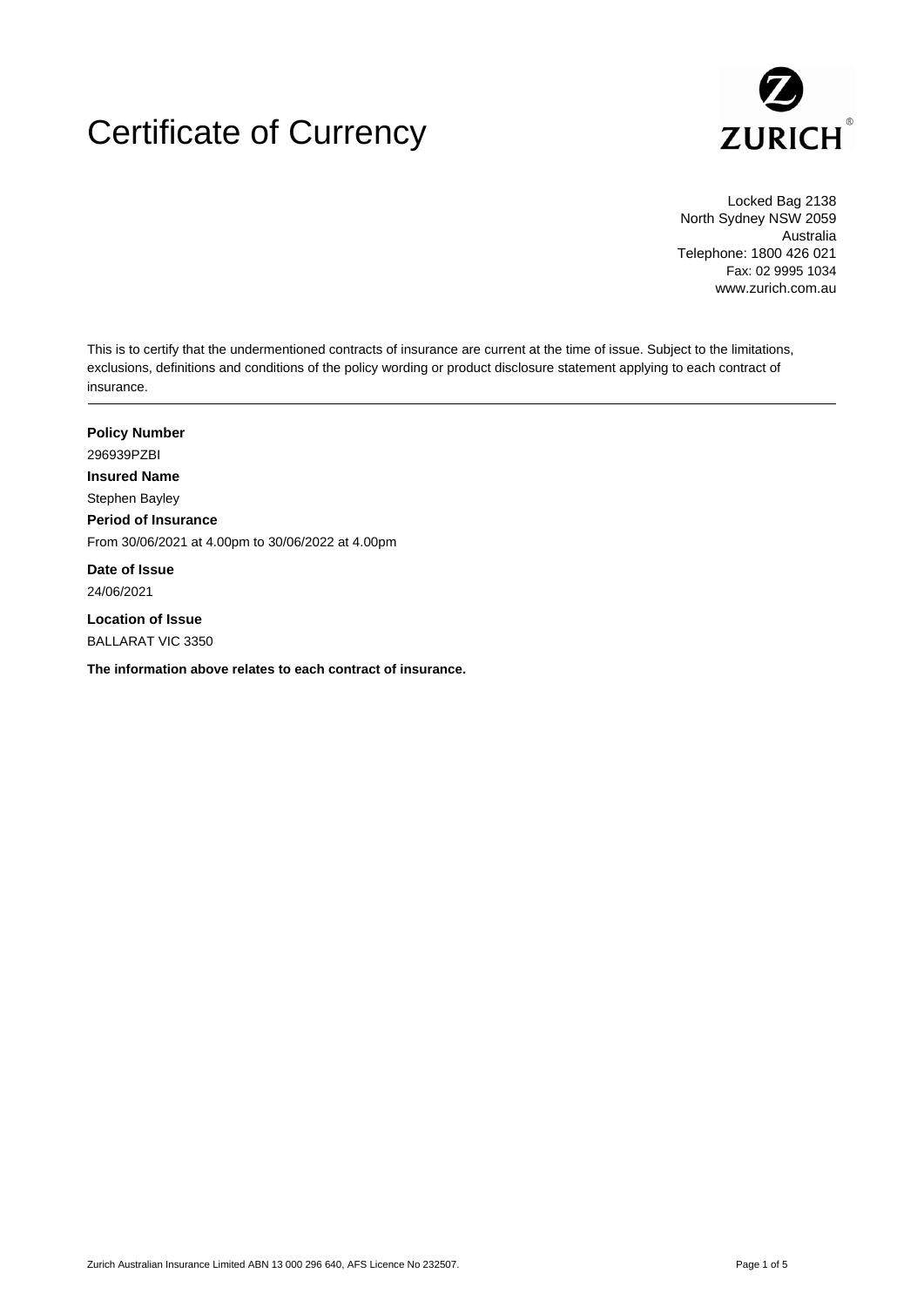## **Zurich Steadfast Motor Insurance**

#### **Motor Vehicle Section**

Registration Number **T945508** 

Vin/Chassis No Engine No Cover Type Comprehensive Radius **National Community Community** Property and *Unlimited* Use **Business** No Claim Bonus N/A Are there any under 25 year old drivers? NO Section One:

Section Two **Liability** Liability Limit **\$35M** 

#### **Motor Vehicle Section**

Registration Number **YJN302** Vehicle Description 2011 Kia Model Model PU3 MY10 Traytop 2dr Man 5sp 1481kg 2.9DT Vin/Chassis No Engine No **Accessories** Description **Estimated Value** Tool Box \$4,050 Cover Type Comprehensive Radius **National Community Community** Property and *Radius* Unlimited Use **Business** No Claim Bonus 60.0% Are there any under 30 year old drivers? NO Section One: **Basis of Settlement** Market value Section Two **Liability** Liability Limit **\$35M** 

#### **Motor Vehicle Section**

Registration Number tba Model **Layland Motorhome** Vin/Chassis No Engine No **Accessories** Description **Description Estimated Value** Internal Motorhome Fitout **\$12,150** Cover Type **Comprehensive** Comprehensive Radius **National Community Community** Property and *Unlimited* Use **Business** No Claim Bonus 25.0% Are there any under 25 year old drivers? NO

Vehicle Description 2002 Light Plant - Compressor, Generator, Mower, Sweeper - User Specified Model Model Rayco RG642 Stump Grinder

Basis of Settlement **1000** (Sum insured or Market value excluding GST whichever is the lesser)

Vehicle Description 1978 Caravan - Caravans - User Specified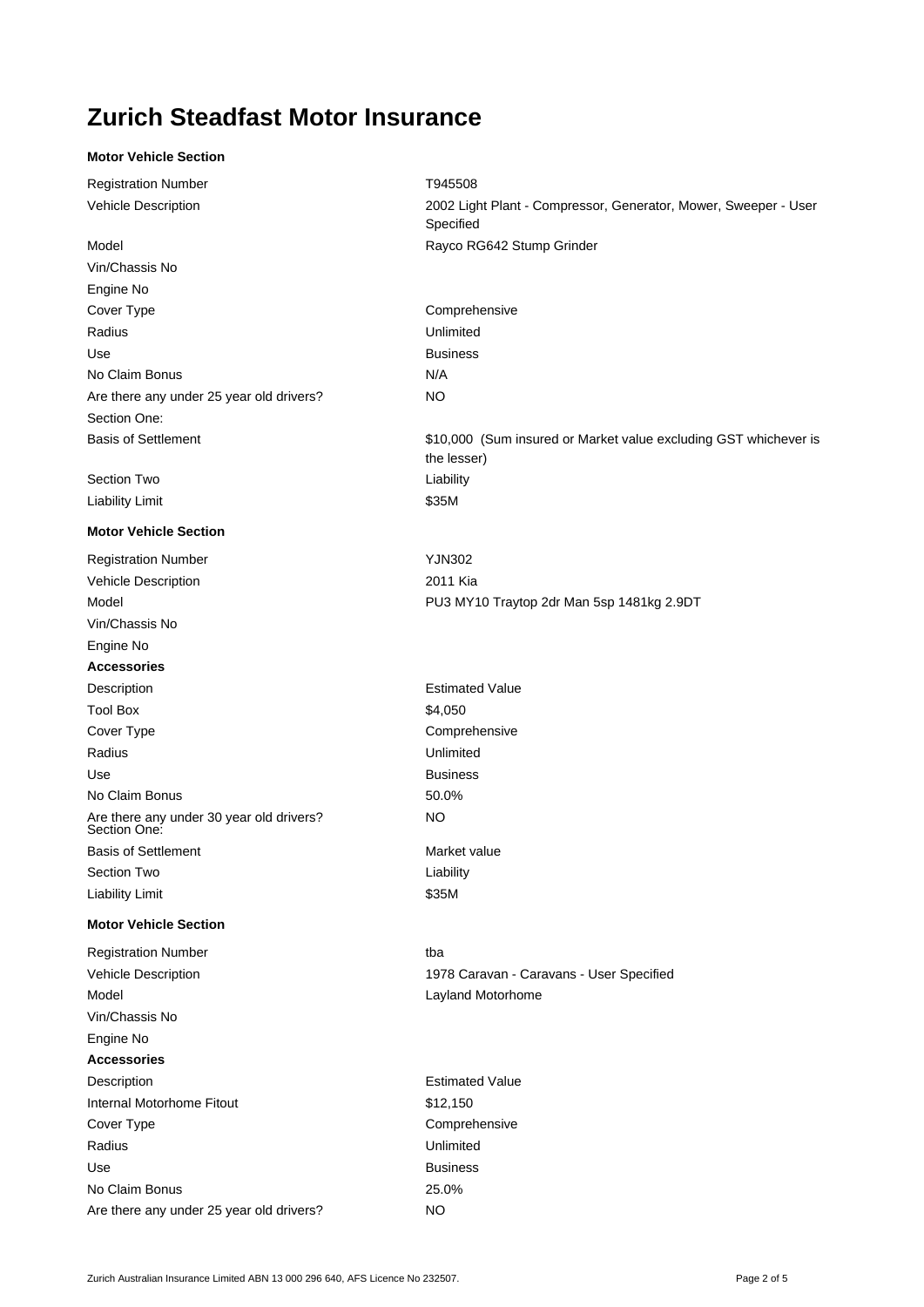Section One:

Liability Limit **\$35M** 

#### **Motor Vehicle Section**

Registration Number TBA

- 
- Vin/Chassis No Engine No Cover Type Comprehensive Radius **National Community Community** Property and *Radius* Unlimited Use **Business** No Claim Bonus N/A Are there any under 25 year old drivers? NO Section One:

Section Two **Liability** Liability Limit **\$35M** 

### **Motor Vehicle Section**

Registration Number 1GT8OO Vehicle Description 2014 Isuzu

Vin/Chassis No Engine No Cover Type **Comprehensive** Comprehensive Radius **0 - 250km** Use **Business** No Claim Bonus 50.0% Are there any under 25 year old drivers? Section One:

Liability Limit **\$35M** 

#### **Motor Vehicle Section**

Registration Number U59152 Model Custom 6x4 Trailer Vin/Chassis No Engine No Cover Type Comprehensive Radius Unlimited Use **Business** No Claim Bonus 60.0% Are there any under 25 year old drivers? NO

Basis of Settlement **628** (Sum insured or Market value excluding GST whichever is the lesser) Section Two **Liability** Vehicle Description 1999 Light Plant - Compressor, Generator, Mower, Sweeper - User Specified Model Box Chipper Basis of Settlement **620,000** (Sum insured or Market value excluding GST whichever is the lesser) Model Model NH NLSBA-A13 200 Tipper SWB 4x4 3.0DT, WB:2740mm GVM:4500kg Basis of Settlement **681,200** (Sum insured or Market value excluding GST whichever is the lesser) Section Two **Liability** Vehicle Description 1999 Trailer - Box Trailers, Horse Floats, etc - User Specified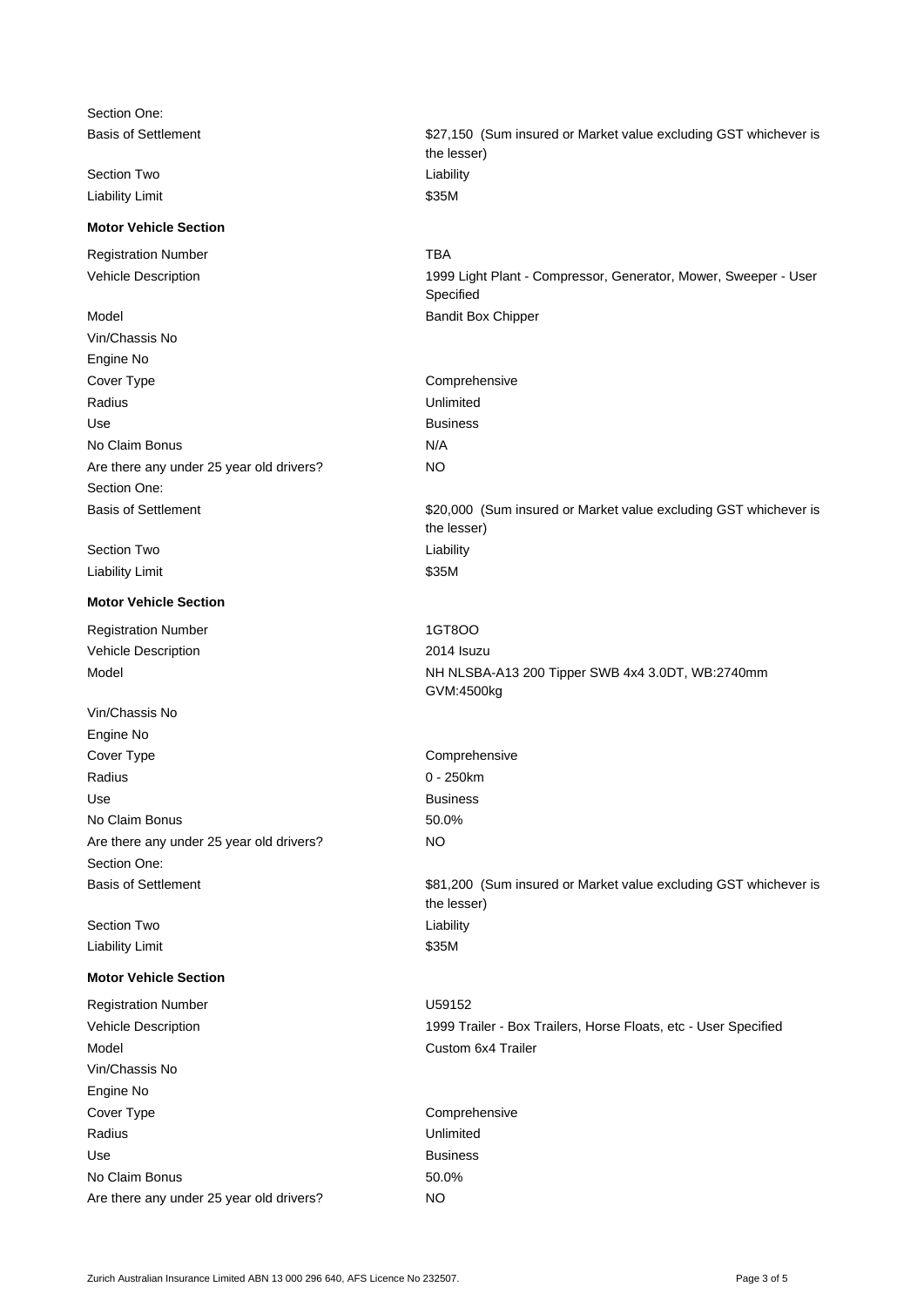Section One:<br>Basis of Settlement

Liability Limit **\$35M** 

#### **Motor Vehicle Section**

Registration Number TBA Vehicle Description 2018 Isuzu Vin/Chassis No Engine No **Accessories** Description **Estimated Value** Heavy Duty Alloy Tray **\$2,560** Cover Type Comprehensive Radius **National Community Community** Property and *Unlimited* Use **Business** No Claim Bonus 50.0% Are there any under 30 year old drivers? NO Section One: **Basis of Settlement** Market value Section Two **Liability** Liability Limit **S35M** 

### **Motor Vehicle Section**

Registration Number TBA000

Vin/Chassis No Engine No Cover Type Comprehensive Radius **National Community Community** Property and *Unlimited* Use **Business** No Claim Bonus N/A Are there any under 25 year old drivers? NO Section One:

Section Two **Liability** Liability Limit \$35M

#### **Motor Vehicle Section**

Registration Number TBA Model **Model Balance Trailers 12x6 Trailers** Vin/Chassis No Engine No Cover Type Comprehensive Radius **National Community Community** Property and *Unlimited* Use **Business** No Claim Bonus 60.0% Are there any under 25 year old drivers? NO

\$5,000 (Sum insured or Market value excluding GST whichever is the lesser) Section Two **Liability Liability** Model MY18 SX Cab Chassis Single Cab 2dr Man 6sp 4x4 1314kg 3.0DT Vehicle Description 1997 Light Plant - Compressor, Generator, Mower, Sweeper - User Specified Model **Bandit Chipper** Basis of Settlement **1988** (Sum insured or Market value excluding GST whichever is the lesser) Vehicle Description 2020 Trailer - Box Trailers, Horse Floats, etc - User Specified